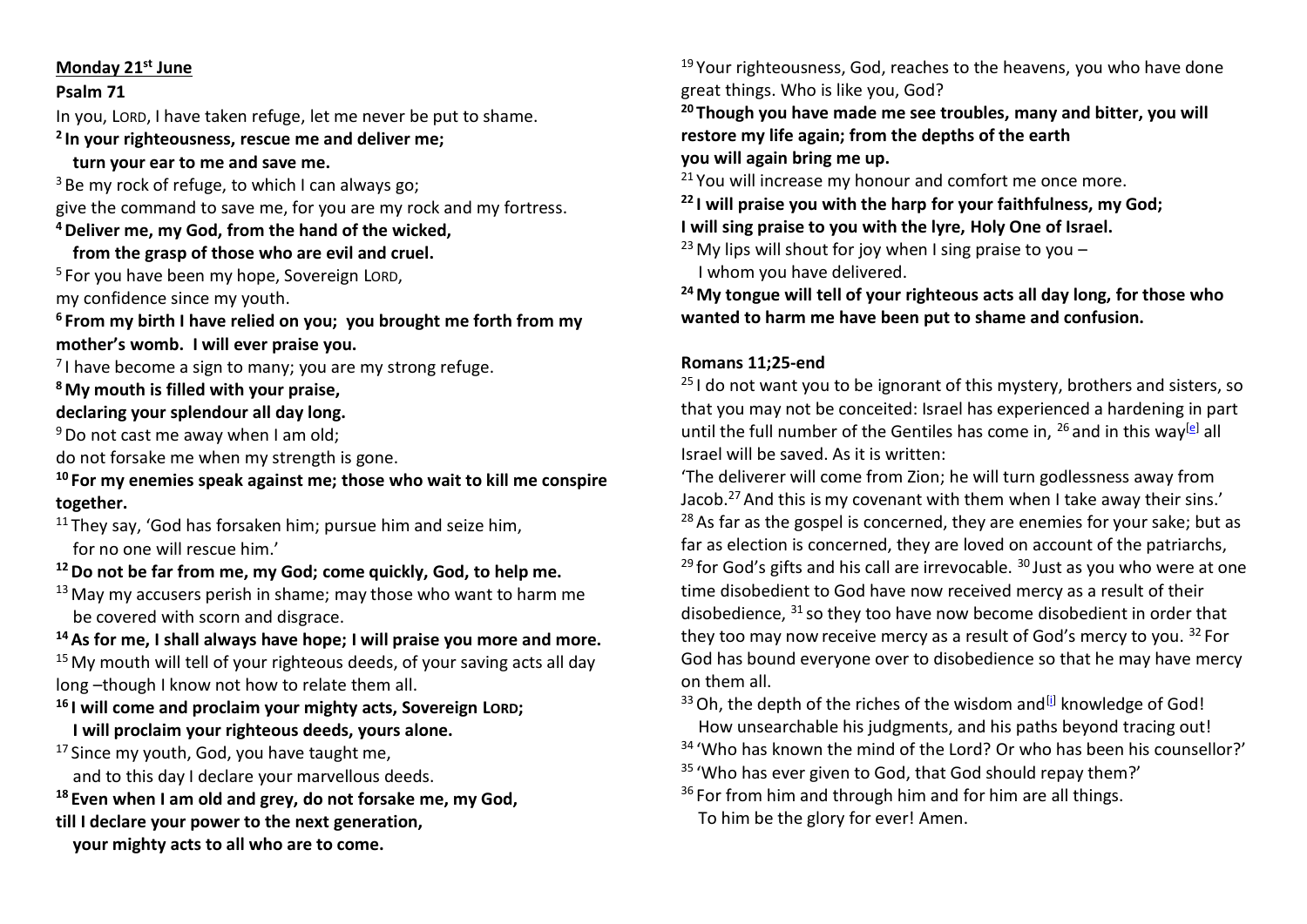#### **Tuesday 22nd June**

#### **Psalm73**

Surely God is good to Israel, to those who are pure in heart.

**<sup>2</sup> But as for me, my feet had almost slipped;**

 **I had nearly lost my foothold.**

 $3$  For I envied the arrogant when I saw the prosperity of the wicked.

**<sup>4</sup> They have no struggles; their bodies are healthy and strong.**

<sup>5</sup> They are free from common human burdens;

they are not plagued by human ills.

**<sup>6</sup> Therefore pride is their necklace; they clothe themselves with violence.**

 $<sup>7</sup>$  From their callous hearts comes iniquity;</sup>

their evil imaginations have no limits.

**<sup>8</sup> They scoff, and speak with malice; with arrogance they threaten oppression.**

<sup>9</sup> Their mouths lay claim to heaven,

and their tongues take possession of the earth.

## **<sup>10</sup> Therefore their people turn to them and drink up waters in abundance.**

<sup>11</sup> They say, 'How would God know? Does the Most High know anything?'

**<sup>12</sup> This is what the wicked are like –**

 **always free of care, they go on amassing wealth.**

<sup>13</sup> Surely in vain I have kept my heart pure

and have washed my hands in innocence.

**<sup>14</sup>All day long I have been afflicted,**

 **and every morning brings new punishments.**

<sup>15</sup> If I had spoken out like that, I would have betrayed your children.

**<sup>16</sup>When I tried to understand all this, it troubled me deeply**

 $17$  till I entered the sanctuary of God; then I understood their final destiny.

**<sup>18</sup> Surely you place them on slippery ground; you cast them down to ruin.**

- $19$  How suddenly are they destroyed, completely swept away by terrors!
- **<sup>20</sup> They are like a dream when one awakes; when you arise, Lord, you will despise them as fantasies.**

 $21$  When my heart was grieved and my spirit embittered,

**<sup>22</sup> I was senseless and ignorant; I was a brute beast before you.**

<sup>23</sup> Yet I am always with you; you hold me by my right hand.

**<sup>24</sup> You guide me with your counsel,**

 **and afterwards you will take me into glory.**

<sup>25</sup> Whom have I in heaven but you? And earth has nothing I desire besides you.

**<sup>26</sup>My flesh and my heart may fail, but God is the strength of my heart and my portion for ever.**

 $27$  Those who are far from you will perish;

you destroy all who are unfaithful to you.

**<sup>28</sup> But as for me, it is good to be near God. I have made the Sovereign LORD my refuge, I will tell of all your deeds.**

## **Romans 12;1-8**

## *A living sacrifice*

12 Therefore, I urge you, brothers and sisters, in view of God's mercy, to offer your bodies as a living sacrifice, holy and pleasing to God – this is your true and proper worship.  $2$  Do not conform to the pattern of this world, but be transformed by the renewing of your mind. Then you will be able to test and approve what God's will is – his good, pleasing and perfect will. *Humble service in the body of Christ*

 $3$  For by the grace given me I say to every one of you: do not think of yourself more highly than you ought, but rather think of yourself with sober judgment, in accordance with the faith God has distributed to each of you. <sup>4</sup> For just as each of us has one body with many members, and these members do not all have the same function, <sup>5</sup> so in Christ we, though many, form one body, and each member belongs to all the others. <sup>6</sup> We have different gifts, according to the grace given to each of us. If your gift is prophesying, then prophesy in accordance with your faith;  $\frac{7}{1}$  if it is serving, then serve; if it is teaching, then teach; <sup>8</sup> if it is to encourage, then give encouragement; if it is giving, then give generously; if it is to lead, do it diligently; if it is to show mercy, do it cheerfully.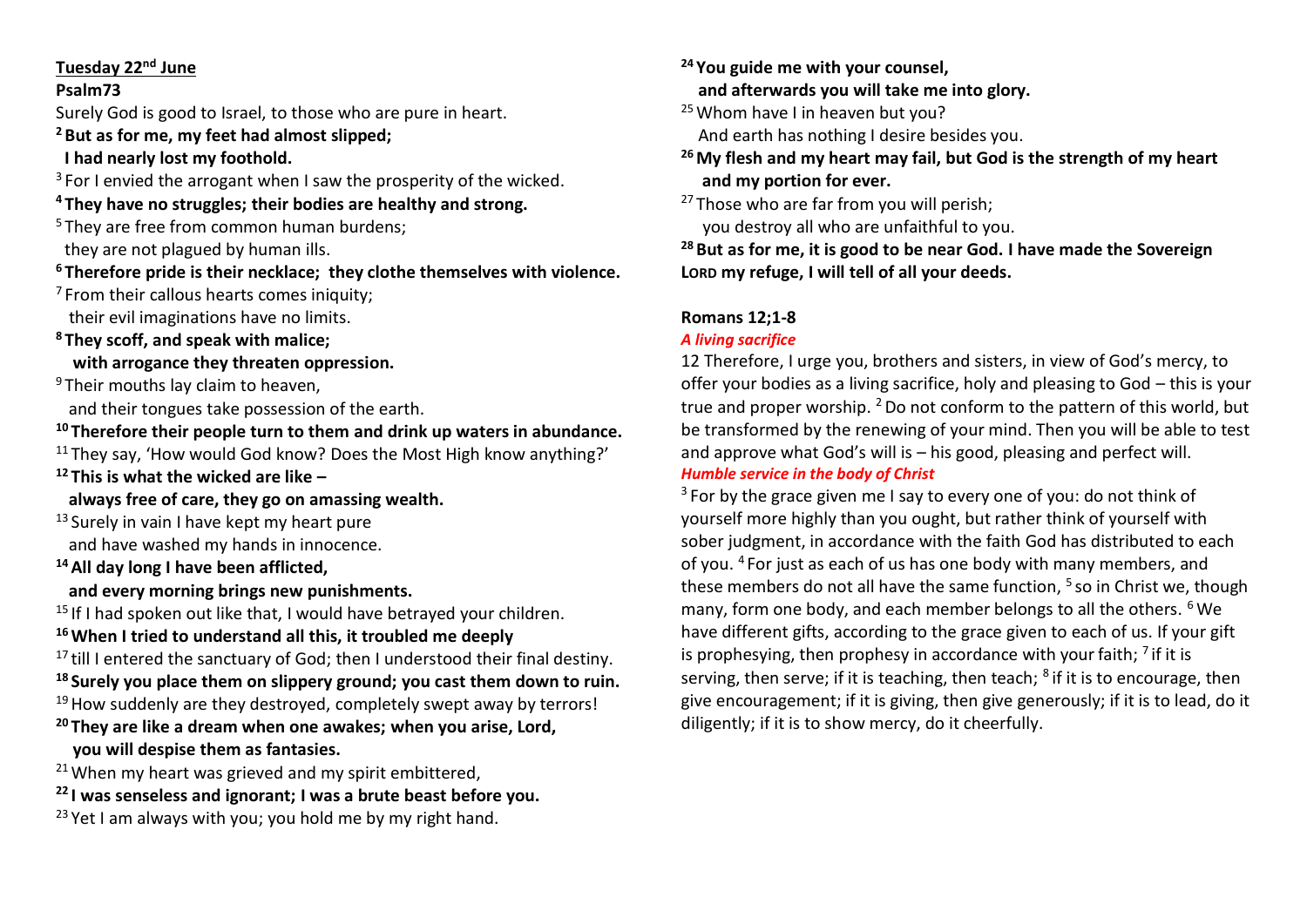#### **Wednesday 23rd June**

#### **Psalm77**

I cried out to God for help; I cried out to God to hear me.

**<sup>2</sup>When I was in distress, I sought the Lord; at night I stretched out untiring hands, and I would not be comforted.**

<sup>3</sup>I remembered you, God, and I groaned;

I meditated, and my spirit grew faint.

**<sup>4</sup> You kept my eyes from closing; I was too troubled to speak.**

<sup>5</sup>I thought about the former days, the years of long ago;

**6 I remembered my songs in the night.**

 **My heart meditated and my spirit asked:**

<sup>7</sup> 'Will the Lord reject for ever? Will he never show his favour again?

**<sup>8</sup>Has his unfailing love vanished for ever? Has his promise failed for all time?**

<sup>9</sup> Has God forgotten to be merciful?

Has he in anger withheld his compassion?'

**<sup>10</sup> Then I thought, 'To this I will appeal:**

### **the years when the Most High stretched out his right hand.**

 $11$  I will remember the deeds of the LORD; yes, I will remember your miracles of long ago.

**<sup>12</sup> I will consider all your works and meditate on all your mighty deeds.'**

<sup>13</sup> Your ways, God, are holy. What god is as great as our God?

## **<sup>14</sup> You are the God who performs miracles;**

## **you display your power among the peoples.**

<sup>15</sup> With your mighty arm you redeemed your people, the descendants of Jacob and Joseph.

## **<sup>16</sup> The waters saw you, God, the waters saw you and writhed; the very depths were convulsed.**

 $17$  The clouds poured down water, the heavens resounded with thunder; your arrows flashed back and forth.

**<sup>18</sup> Your thunder was heard in the whirlwind, your lightning lit up the world; the earth trembled and quaked.**

 $19$  Your path led through the sea, your way through the mighty waters, though your footprints were not seen.

**<sup>20</sup> You led your people like a flock by the hand of Moses and Aaron.**

## **Romans 12;9-end**

#### *Love in action*

 $^9$  Love must be sincere. Hate what is evil; cling to what is good.  $^{10}$  Be devoted to one another in love. Honour one another above yourselves.  $11$  Never be lacking in zeal, but keep your spiritual fervour, serving the Lord.  $12$  Be joyful in hope, patient in affliction, faithful in prayer,  $13$  Share with the Lord's people who are in need. Practise hospitality.

<sup>14</sup> Bless those who persecute you; bless and do not curse. <sup>15</sup> Rejoice with those who rejoice; mourn with those who mourn.  $16$  Live in harmony with one another. Do not be proud, but be willing to associate with people of low position. Do not be conceited.

<sup>17</sup> Do not repay anyone evil for evil. Be careful to do what is right in the eyes of everyone. <sup>18</sup> If it is possible, as far as it depends on you, live at peace with everyone. <sup>19</sup> Do not take revenge, my dear friends, but leave room for God's wrath, for it is written: 'It is mine to avenge; I will repay,' says the Lord. <sup>20</sup> On the contrary: 'If your enemy is hungry, feed him; if he is thirsty, give him something to drink. In doing this, you will heap burning coals on his head.' <sup>21</sup> Do not be overcome by evil, but overcome evil with good.

## **Thursday 24th June** *(Birth of John the Baptist)*

#### **Psalm 50**

The Mighty One, God, the LORD, speaks and summons the earth from the rising of the sun to where it sets.

## **<sup>2</sup> From Zion, perfect in beauty, God shines forth.**

- <sup>3</sup> Our God comes and will not be silent; a fire devours before him, and around him a tempest rages.
- **<sup>4</sup>He summons the heavens above, and the earth, that he may judge his people:**
- <sup>5</sup> 'Gather to me this consecrated people, who made a covenant with me by sacrifice.'
- **<sup>6</sup>And the heavens proclaim his righteousness, for he is a God of justice.**
- <sup>7</sup> 'Listen, my people, and I will speak; I will testify against you, Israel: I am God, your God.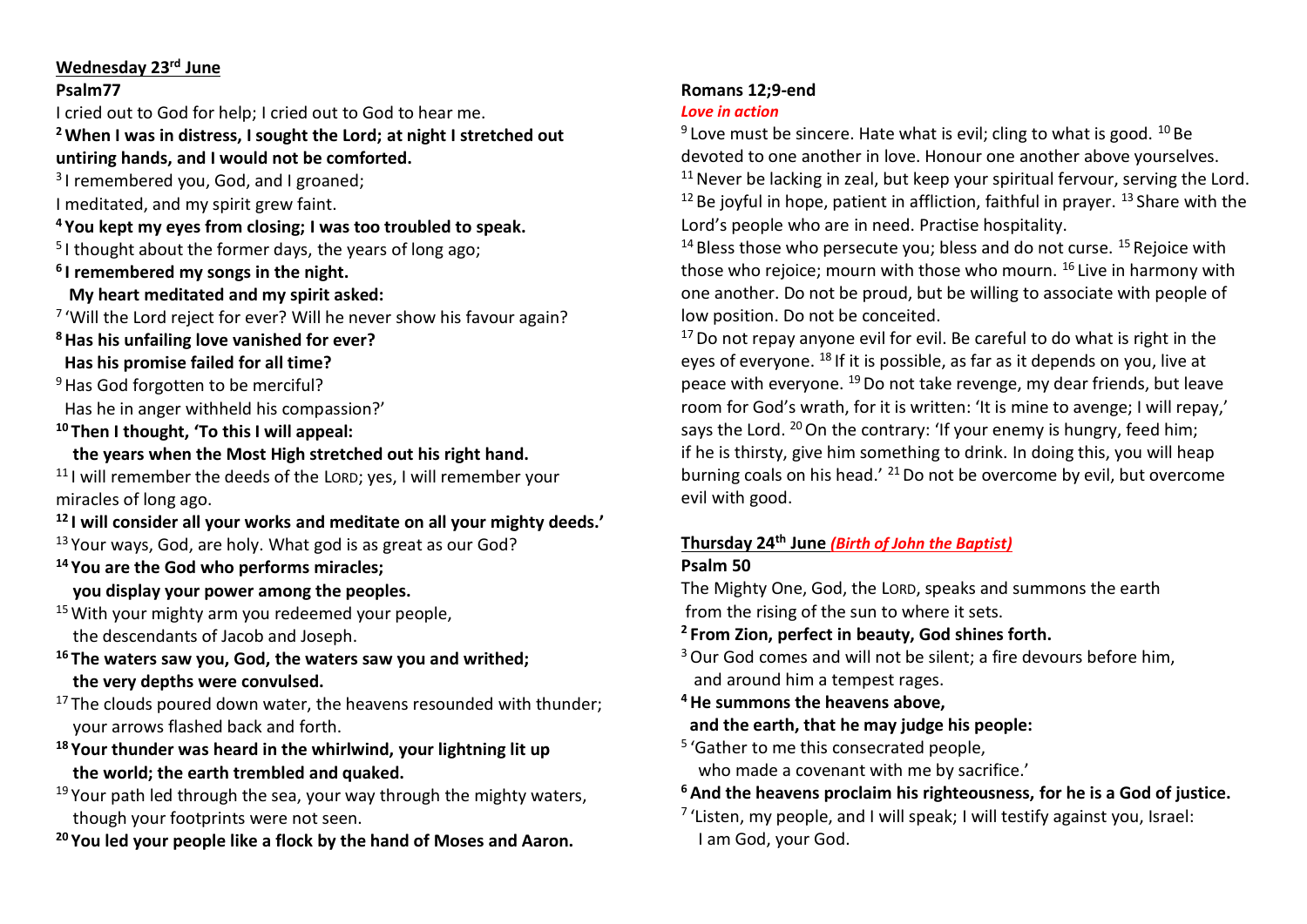**8 I bring no charges against you concerning your sacrifices or concerning your burnt offerings, which are ever before me.** <sup>9</sup>I have no need of a bull from your stall or of goats from your pens, **<sup>10</sup> for every animal of the forest is mine, and the cattle on a thousand hills.**  $11$  know every bird in the mountains, and the insects in the fields are mine. **<sup>12</sup> If I were hungry I would not tell you, for the world is mine, and all that is in it.** <sup>13</sup> Do I eat the flesh of bulls or drink the blood of goats? **<sup>14</sup> 'Sacrifice thank-offerings to God, fulfil your vows to the Most High,**  $15$  and call on me in the day of trouble: I will deliver you, and you will honour me.' **<sup>16</sup> But to the wicked person, God says 'What right have you to recite my laws or take my covenant on your lips?**  $17$  You hate my instruction and cast my words behind you. **<sup>18</sup>When you see a thief, you join with him; you throw in your lot with adulterers.**  $19$  You use your mouth for evil and harness your tongue to deceit. **<sup>20</sup> You sit and testify against your brother and slander your own mother's son.**  $21$  When you did these things and I kept silent, you thought I was exactly like you. But I now arraign you and set my accusations before you. **<sup>22</sup> 'Consider this, you who forget God, or I will tear you to pieces, with no one to rescue you:** <sup>23</sup> those who sacrifice thank-offerings honour me, and to the blameless I will show my salvation.'

#### **Luke 3;1-17**

#### *John the Baptist prepares the way*

3 In the fifteenth year of the reign of Tiberius Caesar – when Pontius Pilate was governor of Judea, Herod tetrarch of Galilee, his brother Philip tetrarch of Iturea and Traconitis, and Lysanias tetrarch of Abilene  $-2$  during the high-priesthood of Annas and Caiaphas, the word of God came to John son of Zechariah in the wilderness.<sup>3</sup> He went into all the country around

the Jordan, preaching a baptism of repentance for the forgiveness of sins. <sup>4</sup> As it is written in the book of the words of Isaiah the prophet: 'A voice of one calling in the wilderness, "Prepare the way for the Lord, make straight paths for him. <sup>5</sup> Every valley shall be filled in, every mountain and hill made low.

The crooked roads shall become straight,

the rough ways smooth.

<sup>6</sup> And all people will see God's salvation."

 $^7$  John said to the crowds coming out to be baptised by him, 'You brood of vipers! Who warned you to flee from the coming wrath? <sup>8</sup> Produce fruit in keeping with repentance. And do not begin to say to yourselves, "We have Abraham as our father." For I tell you that out of these stones God can raise up children for Abraham. <sup>9</sup> The axe has been laid to the root of the trees, and every tree that does not produce good fruit will be cut down and thrown into the fire.'

<sup>10</sup> 'What should we do then?' the crowd asked.

 $11$  John answered, 'Anyone who has two shirts should share with the one who has none, and anyone who has food should do the same.'

 $12$  Even tax collectors came to be baptised. 'Teacher,' they asked, 'what should we do?'

 $13$  'Don't collect any more than you are required to,' he told them.

<sup>14</sup> Then some soldiers asked him, 'And what should we do?' He replied, 'Don't extort money and don't accuse people falsely – be content with your pay.'

 $15$  The people were waiting expectantly and were all wondering in their hearts if John might possibly be the Messiah. <sup>16</sup> John answered them all, 'I baptise you with water. But one who is more powerful than I will come, the straps of whose sandals I am not worthy to untie. He will baptise you with the Holy Spirit and fire.  $17$  His winnowing fork is in his hand to clear his threshing-floor and to gather the wheat into his barn, but he will burn up the chaff with unquenchable fire.'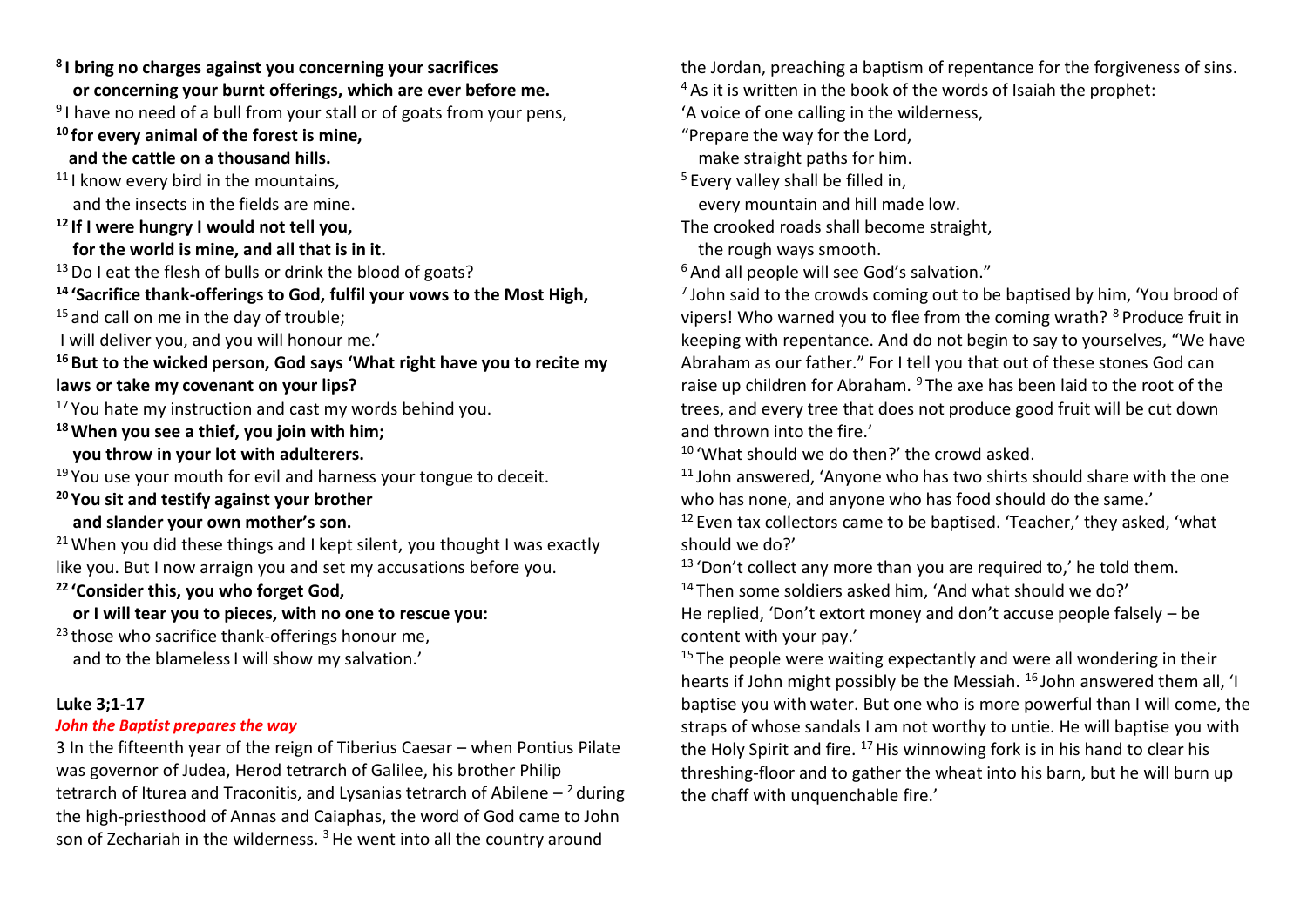#### **Friday 25th June**

#### **Psalm 55**

Listen to my prayer, O God, do not ignore my plea;

**<sup>2</sup> hear me and answer me.**

#### **My thoughts trouble me and I am distraught**

 $3$  because of what my enemy is saying, because of the threats of the wicked; for they bring down suffering on me and assail me in their anger.

**<sup>4</sup>My heart is in anguish within me;**

### **the terrors of death have fallen on me.**

 $5$  Fear and trembling have beset me; horror has overwhelmed me.

**6 I said, 'Oh, that I had the wings of a dove! I would fly away and be at rest.**

<sup>7</sup>I would flee far away and stay in the desert;

- **8 I would hurry to my place of shelter, far from the tempest and storm.'**
- 9 Lord, confuse the wicked, confound their words, for I see violence and strife in the city.
- **<sup>10</sup>Day and night they prowl about on its walls; malice and abuse are within it.**
- $11$  Destructive forces are at work in the city: threats and lies never leave its streets.
- **<sup>12</sup> If an enemy were insulting me, I could endure it;**
- **if a foe were rising against me, I could hide.**
- $13$  But it is you, a man like myself, my companion, my close friend,
- **<sup>14</sup>with whom I once enjoyed sweet fellowship at the house of God, as we walked about among the worshippers.**

 $15$  Let death take my enemies by surprise; let them go down alive to the realm of the dead, for evil finds lodging among them.

## **<sup>16</sup>As for me, I call to God, and the LORD saves me.**

 $17$  Evening, morning and noon I cry out in distress, and he hears my voice.

### **<sup>18</sup>He rescues me unharmed from the battle waged against me, even though many oppose me.**

<sup>19</sup> God, who is enthroned from of old, who does not change  $-$ 

he will hear them and humble them, because they have no fear of God.

**<sup>20</sup>My companion attacks his friends; he violates his covenant.**

 $21$  His talk is smooth as butter, yet war is in his heart; his words are more **soothing than oil, yet they are drawn swords.**

**<sup>22</sup> Cast your cares on the LORD and he will sustain you; he will never let the righteous be shaken.**

 $23$  But you, God, will bring down the wicked into the pit of decay the bloodthirsty and deceitful will not live out half their days. But as for me, I trust in you.

## **Romans 13;8-end Love fulfils the law**

<sup>8</sup> Let no debt remain outstanding, except the continuing debt to love one another, for whoever loves others has fulfilled the law. <sup>9</sup> The commandments, 'You shall not commit adultery,' 'You shall not murder,' 'You shall not steal,' 'You shall not covet,' and whatever other command there may be, are summed up in this one command: 'Love your neighbour as yourself.' <sup>10</sup> Love does no harm to a neighbour. Therefore love is the fulfilment of the law.

## **The day is near**

 $11$  And do this, understanding the present time: the hour has already come for you to wake up from your slumber, because our salvation is nearer now than when we first believed.  $12$  The night is nearly over; the day is almost here. So let us put aside the deeds of darkness and put on the armour of light.  $^{13}$  Let us behave decently, as in the daytime, not in carousing and drunkenness, not in sexual immorality and debauchery, not in dissension and jealousy. <sup>14</sup> Rather, clothe yourselves with the Lord Jesus Christ, and do not think about how to gratify the desires of the flesh.